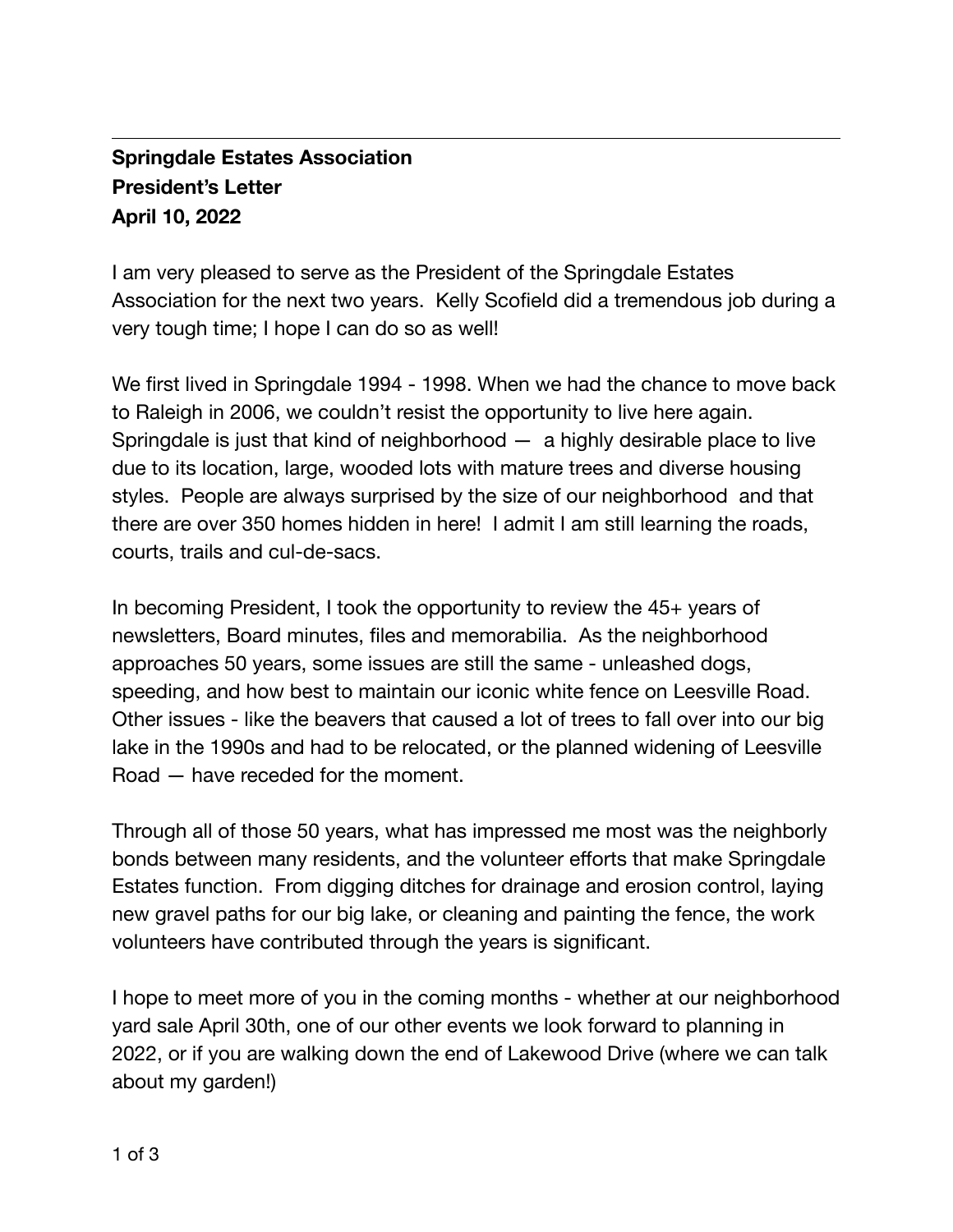We welcome our many new residents and encourage you to come to one of our events this year - with the COVID 19 restrictions eased, we can once again have our neighborhood yard sale, neighborhood cleanup day, fishing rodeo, adult social, Halloween party, and Christmas light contest. Look out for announcements and further information!

- SPEEDING: watch your speed whether it's students trying to get to school on time, or parents driving their kids to school, or a resident driving to work, speeding is a perennial problem. You may have noticed a "your speed is" sign on O'Neal. There are also residents using apps that can capture your speed as you drive by. We continue to have good productive conversations with all of the principals at the Leesville campus and the Wake County Sheriff's department. Speeding is a safety issue, makes our neighborhood less desirable and we will continue to deploy new solutions to slow down!
- NO OPEN BURNING ON RED FLAG DAYS: Although open burning is allowed in Wake County, you must check first if there are any **red flag alerts** - [www.weather.com](http://www.weather.com/) and [www.weather.gov](http://www.weather.gov/) are two places that can be checked.

A Red Flag Warning means warm temperatures, very low humidities, and stronger winds are expected to produce an increased risk of fire danger. - If you are allowed to burn in your area, all burn barrels must be covered with a weighted metal cover, with holes no larger than 3/4 of an inch.

 - Do not throw cigarettes or matches out of a moving vehicle. They may ignite dry grass on the side of the road and create a wildfire.

 - Extinguish all outdoor fires properly. Drown fires with plenty of water and stir to make sure everything is cold to the touch. Dunk charcoal in water until cold. Do not throw live charcoal on the ground and leave it.

 - Never leave a fire unattended. Sparks or embers can blow into leaves or grass, ignite a fire which can quickly spread.

- SPRINGDALE ESTATES NEIGHBORHOOD YARD SALE: April 30th, with Springdale Gardens.
- DOGS: Dogs should be leashed and owners should be conscientiously clean up after your dog.